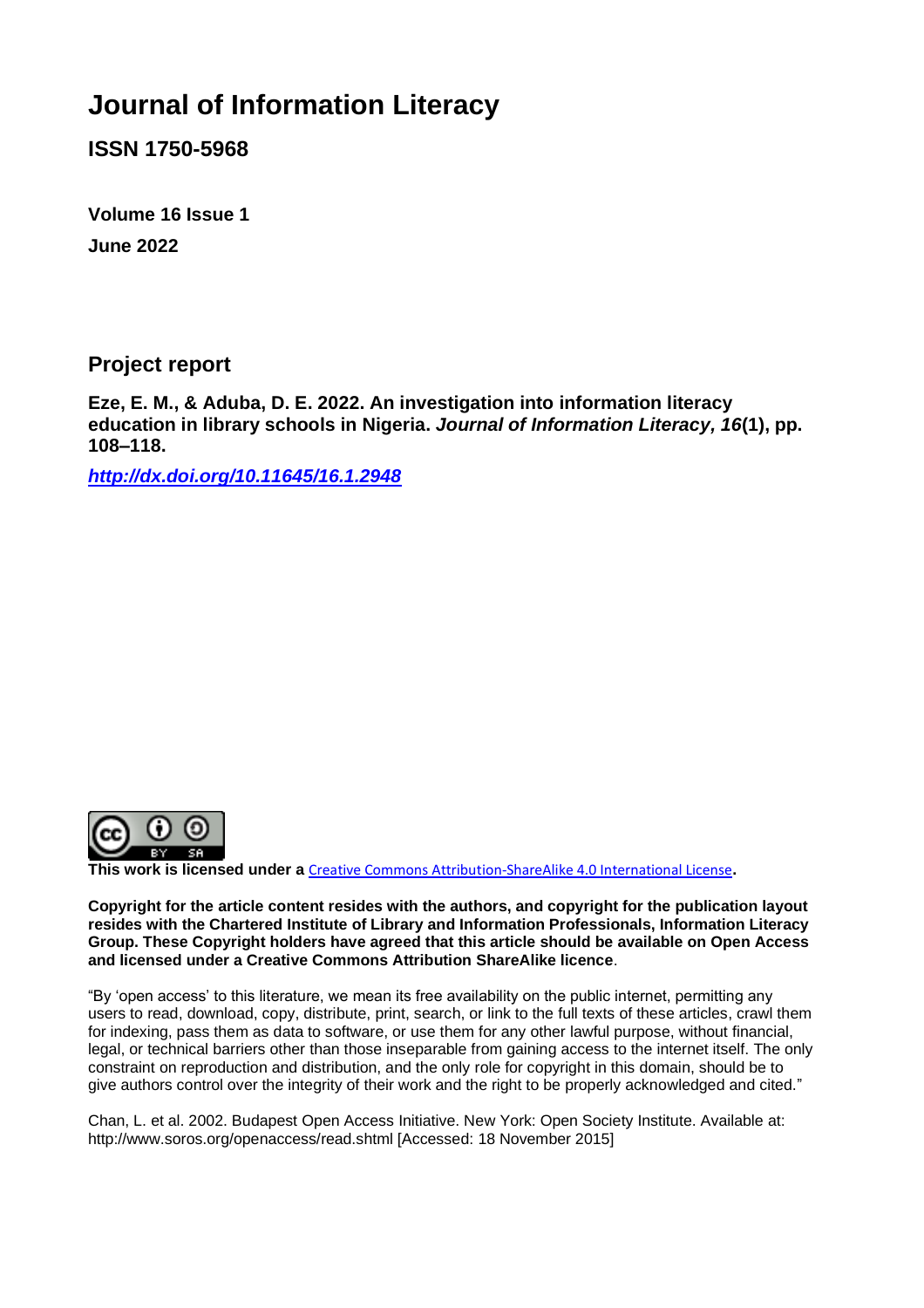# **An investigation into information literacy education in library schools in Nigeria**

**Dr. Monica Eberechukwu Eze, Associate Professor, H.O.D., Department of Library and Information Science, Enugu State University of Science and Technology. Email: [ezemonica33@yahoo.com.](mailto:ezemonica33@yahoo.com) ORCID: [0000-0003-1391-5392](https://orcid.org/0000-0003-1391-5392).** 

**Doris Emetarom Aduba, Assistant Chief Librarian, Federal College of Dental Technology and Therapy, Trans-Ekulu. Email: [roseparagon\\_1@yahoo.com.](mailto:roseparagon_1@yahoo.com) ORCID: [0000-0003-4635-7323.](https://www.orcid.org/0000-0003-4635-7323)** 

## **Abstract**

The purpose of this paper is to evaluate information literacy (IL) education in library schools in Nigeria, to establish whether they are in line with international and national library and information science (LIS) standards ('library schools' here indicates departments offering LIS qualifications within higher education institutions). The study used document analysis and qualitative methods. First, departmental documents from heads of department and students' handbooks containing the LIS curriculum were collected from thirty (30) library schools in Nigeria and analyzed. Secondly, lecturers in the department of LIS from the thirteen (13) library schools offering an IL course were engaged in an interview. The study revealed a significant improvement compared to previous studies as 13 out of the 30 Nigerian universities surveyed offered the course 'information literacy' as a stand-alone course in the department of LIS. Unfortunately, the study found that majority of the LIS departments do not have IL laboratories for students to acquire practical skills. These findings will provide useful data for stakeholders in the university system such as supervising bodies, university management, heads of department, and library associations and regulatory bodies, assisting them in the creation of policies related to the integration of IL courses into the school system and in enforcing the implementation of these policies.

## **Keywords**

information literacy; library schools; library and information science curriculum; undergraduate students; universities; Nigeria

# **Introduction**

Information literacy (IL) is regarded as a vital requirement for promoting independent learning and equipping students with the skills essential to become lifelong learners. The term IL is understood by different authors as encompassing a wide range of skills or abilities. The American Association of College and Research Libraries defines IL as 'the set of integrated abilities encompassing the reflective discovery of information, the understanding of how information is produced and valued, and the use of information in creating new knowledge and participating ethically in communities of learning' (ACRL, 2015, p. 1). Issa et al. (2015, p. 69) note that IL is a fundamental skill for 'people in everyday life, including undergraduate students who are mostly concerned with learning and research'. Even if IL is approached from different viewpoints, the principal point of IL is being competent and confident in an ever-changing information environment. This competence and confidence will help individuals become independent and lifelong learners. Thus, students need to become information literate by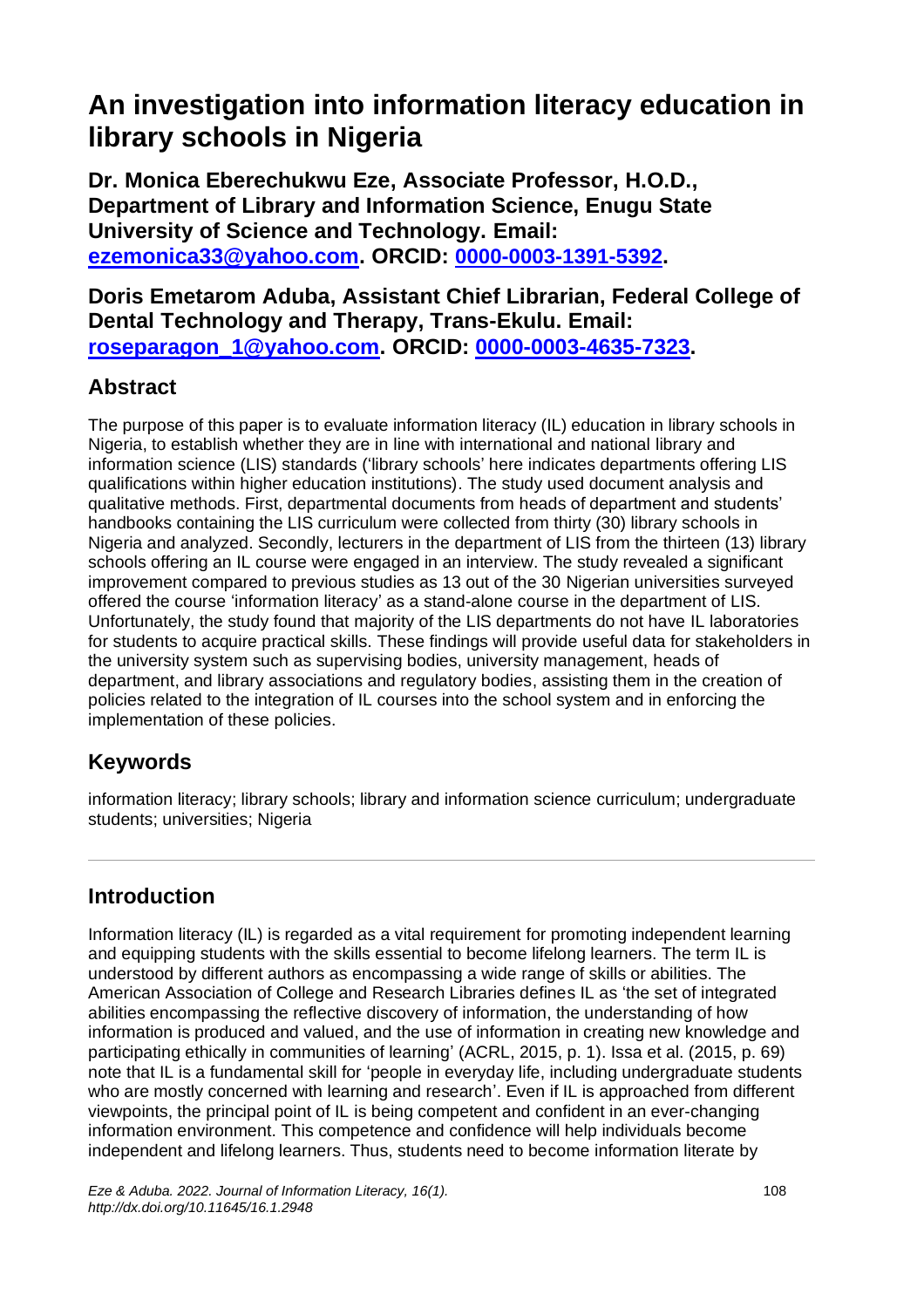mastering the ability to define their information needs, to seek and access information from available sources, and to identify which sources are relevant, enabling them to create an information product (in an ethical way), suitable for completing a given task.

Baro (2011) studied IL education in library schools in Africa. From an investigation of more than 60 library schools in Africa, the author found that only few library schools had IL or related areas in their LIS department as a stand-alone course in their curriculum. In this study, only two Nigerian universities were found to have related areas such as 'information society' and 'information seeking behavior' in their curriculum – these were found in the University of Ibadan and in Delta State University respectively. Based on this lack of IL education in the LIS curriculum, it has become imperative for LIS educators to periodically review the LIS curriculum, putting into consideration what employers need from fresh graduates. Malik and Ameen (2021) explored current and future employment opportunities for LIS graduates in Pakistan. Findings indicated the emergence of a non-traditional job market in the country. The authors noted that new job titles and functions were arising as part of an emerging job sector grounded in a 'broader information landscape' (Malik & Ameen 2021, p. 79). A changing employment and professional context has led to new information roles and responsibilities in public and private sectors across the globe. The expanding employment landscape has implications for preparing future information professionals (IPs) (Ocholla & Shongwe, 2013). In this context, the LIS curriculum in Nigerian universities needs reviewing and updating. This paper thus seeks to investigate the level of inclusion of IL courses in library schools' curricula in Nigeria to equip students with the skills they need to be competent and confident in information seeking and use. To achieve this, research questions were developed to guide the study.

# **Research questions**

- RQ1. Which Nigerian universities are offering the course 'information literacy' as a stand-alone course in their LIS department?
- RQ2. At what level is the 'information literacy' course taught?
- RQ3. Is the course content in line with the Librarians' Registration Council of Nigeria (LRCN) recommendations for IL courses?
- RQ4. Do the LIS departments or university libraries have IL laboratories?

## **Literature review**

### **Students' IL skills**

IL provides students with the critical skills needed to find and evaluate the information they need for their academic work and personal lives (ACRL, 2015). In Nigeria, Anunobi and Ukwoma (2016) studied the IL trends, challenges and opportunities in Nigerian universities, with a focus on the characteristics of IL training, the content of IL courses, and on whether this was sufficient to enable students' IL development and prepare them for university education and lifelong learning. The authors discovered that majority of the universities studied were yet to integrate IL programmes. Similarly, Issa et al. (2015) investigated the IL competence of final year undergraduate students of LIS at the University of Ilorin, identifying 'their information needs and ability to satisfy such needs, exposure to IL programmes, strategies employed and the challenges faced' (p. 68). The study revealed that the students lack IL skills. The study therefore calls for the need for a stand-alone course on IL in the LIS curriculum. Recently, when Okeji, Ilika and Baro (2020) assessed the IL skills of final year LIS undergraduates in Nigerian universities, they found that students understood themselves to have strong IL skills, rating their ability to organise information and extract ideas from information resources as high. However, a majority of respondents also rated their ability to correctly paraphrase sources to avoid plagiarism as moderate, and almost half rated their ability to use referencing styles correctly as low (Okeji, Ilika & Baro, 2020, pp. 528–29).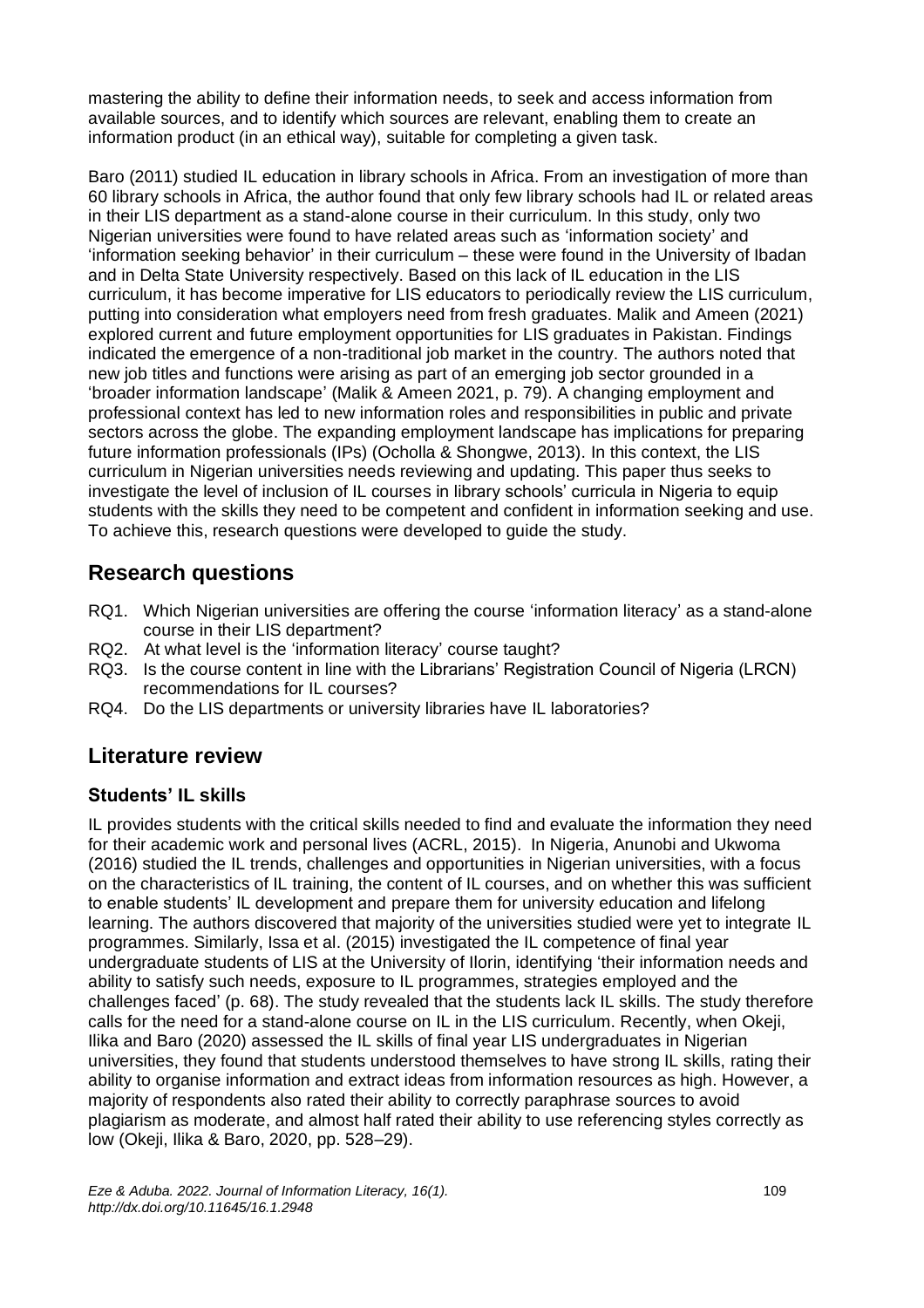In the same vein, Nwalo and Oyedum (2011) evaluated the IL skills of undergraduate students in six federal universities in Nigeria, particularly the use of library/computer literacy, and found students to be generally poor in IL skills. In this context, it is important to assess the degree of integration of IL courses into the LIS curriculum to equip students with the necessary skills. IL skills are required not only 'to gain access to available information resources', but also to sift through large quantities of information and 'utilise the most appropriate information resources' (Okiki & Mabawonku, 2013, p. 63). When students possess adequate IL skills, their confidence and ability to work independently is improved since they can think critically, interpret information and make informed judgments (Okeji, Ilika & Baro, 2020).

### **IL in the LIS curriculum**

IL education is becoming increasingly important in a world that is rapidly evolving through the growth and proliferation of technological and information resources. As a result, information users are faced with countless information choices and must decide which resource(s) to use in the acquisition of information. They must also determine the authenticity, validity and usability of the information they discover. In this context, Okeji, Ilika and Baro (2020) recommend that library schools in Nigeria and other lower-income countries should integrate 'information literacy' as a stand-alone course in the LIS curriculum.

It is paramount for universities to ensure that all students acquire IL skills by integrating IL instruction into the curriculum (Baro, 2011; Chu, Yeung & Chu, 2012). Inskip (2015) studied IL in LIS education in the UK and found that the key concepts of IL are embedded within the core programme. The author suggested that the introduction of a distinct module 'may more appropriately reflect stakeholder requirements, including LIS students' combined needs as producer-consumers of IL interventions in their study and practice' (p. 94). Burnett (2013) found that LIS curricula in Zimbabwe are too theoretical with a limited interest in applications for contemporary work environments.

### **IL course contents**

Guiding documents and professional standards have long established the general IL core competencies that students should acquire at each level of schooling as well as best practice recommendations for IL programmes. In Nigeria, The Librarians' Registration Council of Nigeria (LRCN), which is responsible for regulating and standardizing the activities of the LIS sector, recommended that every library school's curriculum should include a course on 'information literacy', to be taught at the first year (100 level) of the undergraduate programme. The course content should cover areas such as: the definition of IL; the importance of IL; characteristics and types of information; information sources; information access tools; search strategies; IL skills; the internet as an information provider; copyright issues; citation patterns; and the evaluation of information sources (LRCN, 2017). Therefore, IL instruction in the LIS curriculum is expected to cover all these areas in order to produce information literate graduates who are confident and efficient in information use. The 'information literacy' course content analysis in Baro's (2011) study of library schools in Africa revealed that the emphasis is on areas such as: the basics of information accessing; recognition of information needs; information searching skills; location of information resources; the ability to evaluate and synthesise information; and the use of information sources including digital sources, the internet, and databases.

### **Challenges to IL course implementation**

Katuli-Munyoro and Mutula (2017) assessed LIS curricula in Zimbabwean universities and polytechnic colleges 'in the context of perceived skills gaps and from employers' perspectives on what is required from graduate professionals in entry-level jobs' (Katuli-Munyoro & Mutula, 2017, p. 915). The study identified gaps in both knowledge and employability training in LIS curricula.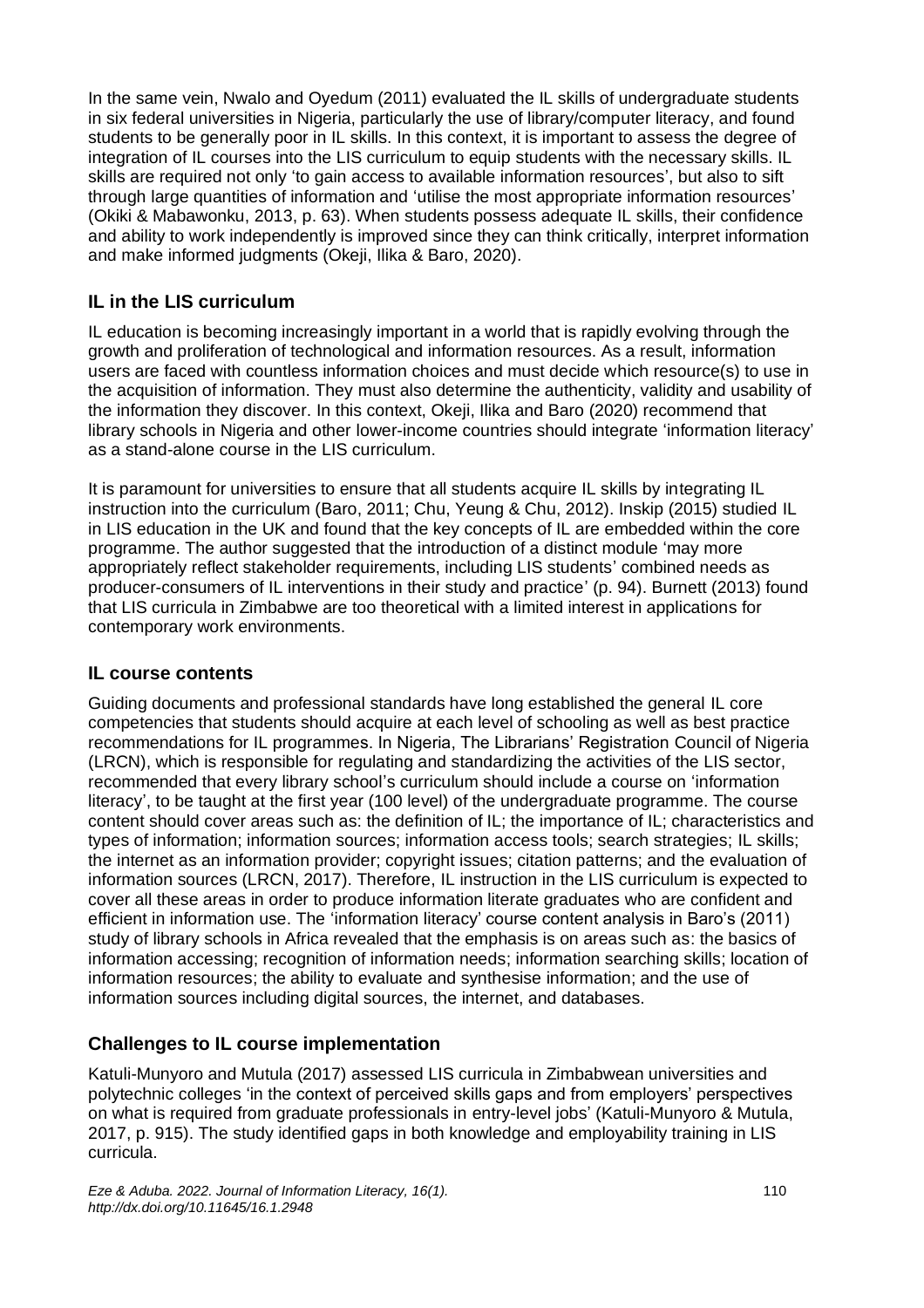The researchers suggested that Zimbabwean LIS education programmes 'are in urgent need of radical transformation and need to adopt innovative education models to meet the dictates of the techno-economic paradigm that serves society today' (Katuli-Munyoro & Mutula, 2017, p. 915). According to Issa et al. (2015), 'the challenges indicated by many of the respondents in identifying, locating, and using needed information pointed to the fact that majority lack basic IL competency skills' (p. 75). Most of the undergraduate students surveyed did understand that they needed IL education to allow them to locate and use information more effectively.

Diekema, Gerrity and Mitchell (2019) studied information literacy in the Utah education system from preschool through to university graduation. They identified several areas where the education system encountered challenges in offering adequate IL training: 'staffing, scheduling, curriculum integration, teacher collaboration and student assessment' (p. 224). Potential improvements suggested by the authors include 'providing educational support for paraprofessionals; facilitating cross-institutional collaboration; and creating a scope and sequence document that spans the entire educational spectrum paired with specifically teaching for transfer' (Diekema, Gerrity & Mitchell, 2019, p. 224).

# **Summary of literature review**

The review was conducted under the following sub-headings: students' IL skills; IL in the LIS curriculum; IL course contents; and challenges to IL course implementation. The challenge information seekers face due to an over-abundance of information is what makes most studies reviewed call for the integration of IL courses into the LIS curriculum to equip students with IL skills. Students are expected to discover things for themselves, find the information they need, and evaluate and use data to support their assignments and projects: all activities which require adequate IL. Most of the studies reviewed have shown the changing education and training needs of information professionals and the failure of the curricula to produce information literate graduates. It is clear that in a number of contexts worldwide, and in Nigeria specifically, there are substantial challenges to ensuring adequate IL education for students, and that university may represent the final chance to address this deficit and prepare students for a professional environment in which IL skills are a necessity. The reviewed literature indicates that there is a need to strengthen IL education in Nigeria by integrating IL courses into the LIS curriculum.

# **Methodology**

The study adopted the document analysis method to investigate the current state of IL education in library schools in Nigeria. The document analysis method was used because it would provide reliable data concerning the availability of the course 'information literacy' in the curriculum. As of January 2021, there are about 35 library schools approved by the National Universities Commission (NUC, 2021). Data collection was in two parts: first, departmental documents from heads of department and LIS students' handbooks containing the curricula for undergraduate programmes were collected. In total, departmental documents from 31 out of the 35 library schools were collected and analysed. One person did the analysis by checking the departmental document containing the LIS curriculum for the course 'information literacy'. Furthermore, the course content of each Library school was analysed in relation to the course content recommended by the LRCN by using 'yes' or 'no' to indicate whether specific elements were available or not available. The remaining four library schools did not send their LIS documents for analysis.

Secondly, some lecturers in LIS departments that were offering 'information literacy' courses were contacted and engaged in an interview on the availability of IL laboratories either in the department or in the university libraries. In total, 22 lecturers were contacted by telephone to ask them to participate, and out of this number 13 lecturers willingly agreed to participate in an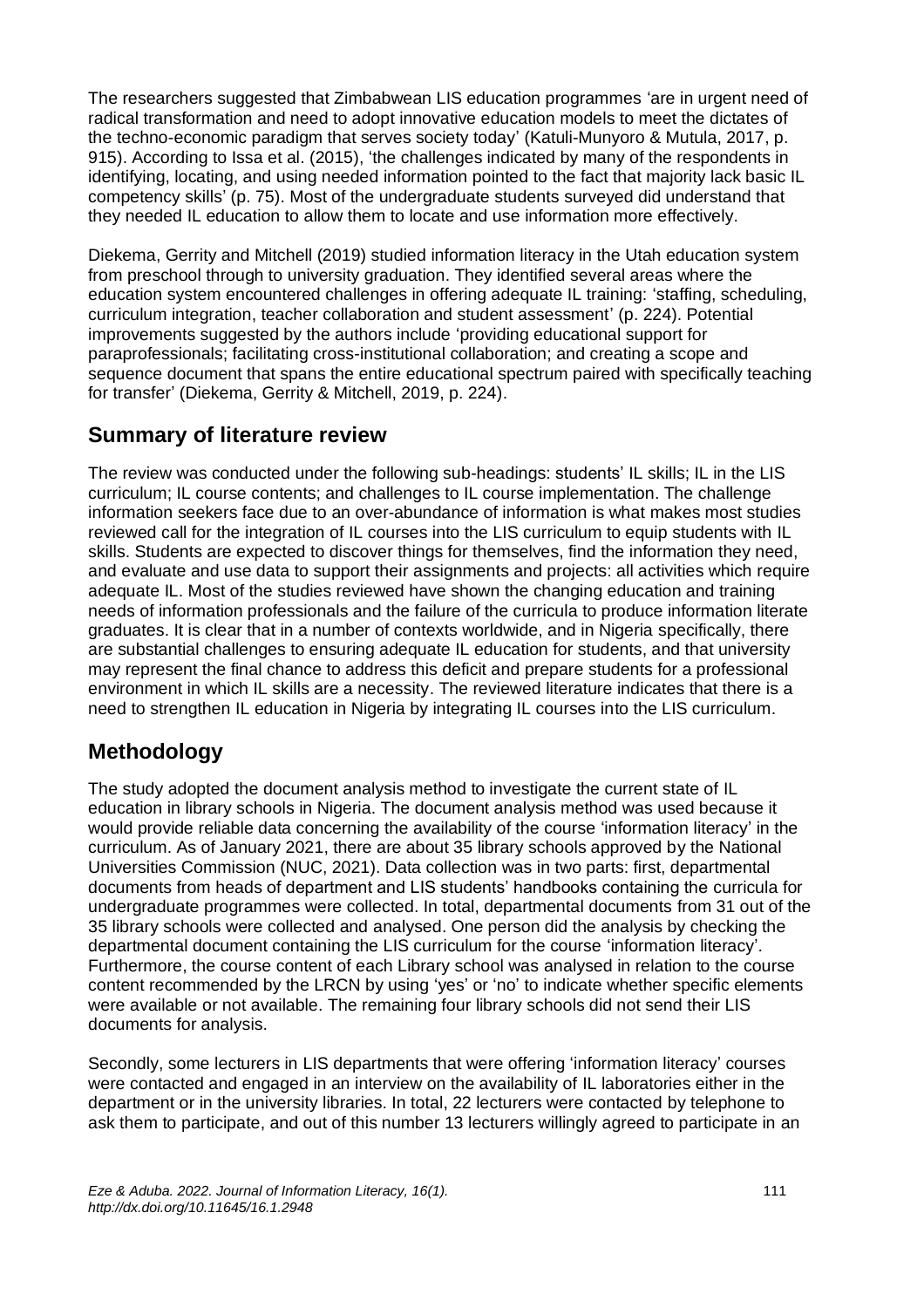open-ended interview, each representing one library school offering an IL course. The lecturers were interviewed separately and the interviews lasted for 30 minutes each.

The interview question was:

• Is there an IL laboratory in the department or the university library?

The interview responses from the LIS lecturers were tape recorded and coded to be 'Yes' or 'No' according to the questions and the responses from the discussion section.

## **Results and discussions**

#### **Universities in Nigeria offering the course 'information literacy' in their library school curricula**

From December 2020 through to March 2021, the researchers collected and examined the LIS curricula of library schools in Nigeria to ascertain the availability of IL courses.

| s/n            | <b>University</b>                                              | <b>Department</b>                     | <b>Course</b>                          | Level          |
|----------------|----------------------------------------------------------------|---------------------------------------|----------------------------------------|----------------|
| 1              | Rivers State University,<br>Port-Harcourt                      | Library & information<br>Science      |                                        |                |
| $\overline{2}$ | University of Port-Harcourt,<br>Port-Harcourt.                 | Library and Information<br>Science    | Information<br>literacy                | 100            |
| 3              | Modibbo Adama University<br>of Technology, Yola                | Library and Information<br>Science    |                                        | $\overline{a}$ |
| $\overline{4}$ | Ahmadu Bello University,<br>Zaria                              | Library and Information<br>Science    | Information<br>literacy<br>instruction | 300            |
| 5              | University of Jos                                              | Library and Information<br>Science    |                                        |                |
| 6              | University of Abuja                                            | Library and Information<br>Science    |                                        |                |
| $\overline{7}$ | Delta State University,<br>Abraka                              | Library and Information<br>Science    | $\overline{\phantom{a}}$               | $\blacksquare$ |
| 8              | Ajayi Crawder University                                       | Library and Information<br>Science    | $\blacksquare$                         | $\blacksquare$ |
| 9              | Tai Solarin University of<br>Education.                        | Library and Information<br>Science    | Information<br>literacy                | 300            |
| 10             | University of Nigeria,<br><b>Nsukka</b>                        | Library and Information<br>Science    |                                        | $\blacksquare$ |
| 11             | Madonna University                                             | Library and Information<br>Science    |                                        |                |
| 12             | Umaru Musa Yar'adua<br>University, Katsina                     | Library and Information<br>Science    |                                        | $\blacksquare$ |
| 13             | Abia State University,<br>Uturu                                | Library and Information<br>Science    | Information<br>literacy                | 200            |
| 14             | Ignatus Ajuru University of<br><b>Education. Port-Harcourt</b> | Library and Information<br>Science    | Information<br>users / literacy        | 200            |
| 15             | Ambrose Alli University,<br>Ekpoma                             | Library and Information<br>Science    | Information<br>literacy                | 100            |
| 16             | Federal University of<br>Technology, Minna                     | Library and Information<br>Technology |                                        | $\blacksquare$ |
| 17             | University of Calabar                                          | Library and Information<br>Science    | Information<br>literacy                | 200            |

**Table 1:** Universities that responded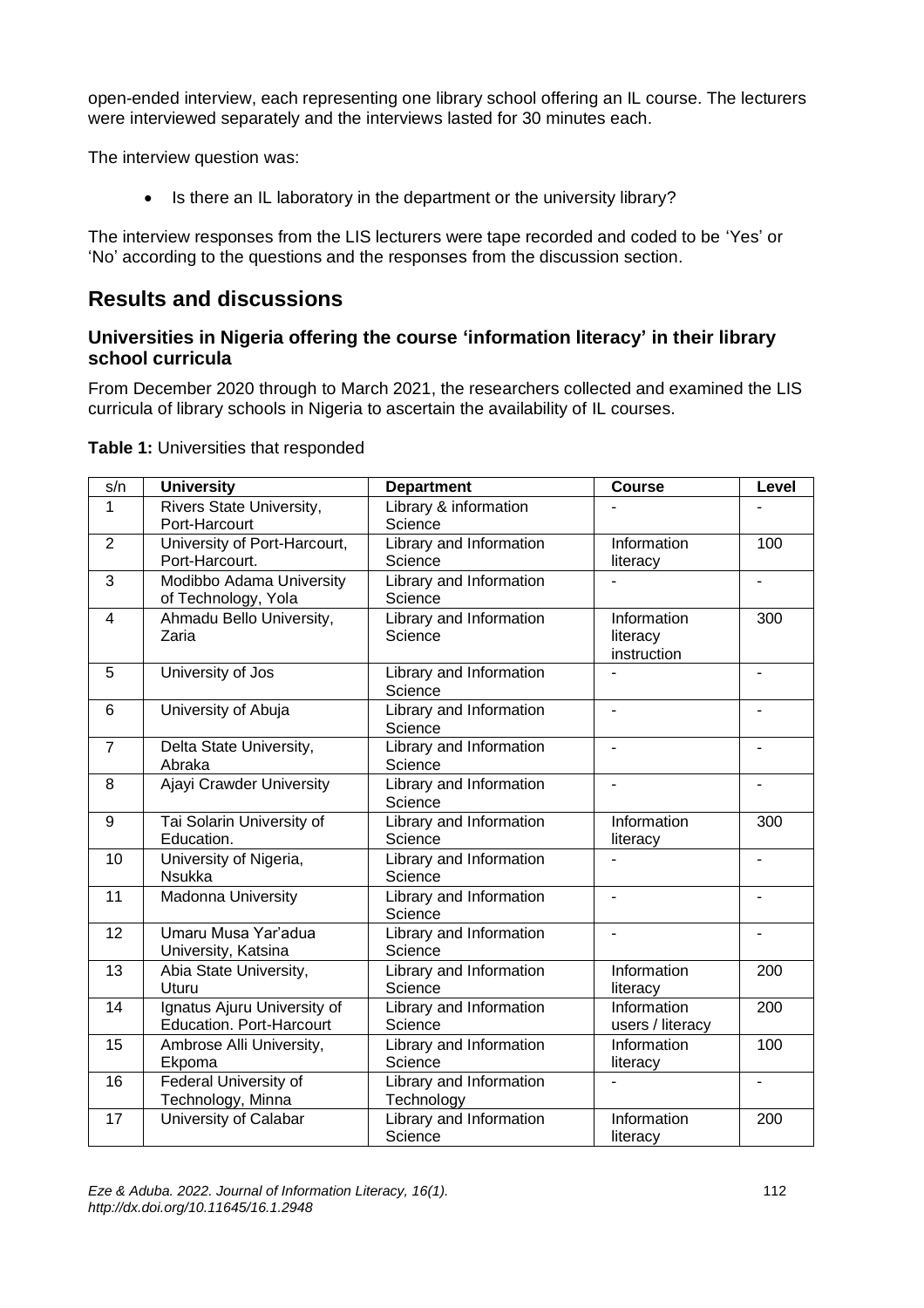| 18 | Michael Okpara University<br>of Agriculture, Umudike | Library and Information<br>Science                 | Information<br>literacy                    | 200            |
|----|------------------------------------------------------|----------------------------------------------------|--------------------------------------------|----------------|
| 19 | <b>Bayero University Kano</b>                        | Library and Information<br><b>Sciences</b>         |                                            | ٠              |
| 20 | Nnamdi Azikiwe University,<br>Awka                   | Library and Information<br>Science                 | Information<br>literacy                    | 100            |
| 21 | Abubaka Tafawa Balewa<br><b>University</b>           | Library and Information<br>Science                 |                                            |                |
| 22 | Imo State University,<br>Owerri                      | Library and Information<br>Science                 |                                            |                |
| 23 | Odumegwe Ojukwu<br>University, Anambra State.        | Library and Information<br>Science                 |                                            |                |
| 24 | <b>Benue State University</b>                        | Library and Information<br>Science                 | Information<br>literacy                    | 100            |
| 25 | University of Benin, Benin-<br>City                  | Library and Information<br>Science                 |                                            |                |
| 26 | University of Ibadan,<br>Ibadan                      | Library Archival and<br><b>Information Studies</b> | Information<br>literacy                    | 200            |
| 27 | <b>Babcock University</b>                            | Department of Information<br>Resources Management  | Introduction to<br>information<br>literacy | 200            |
| 28 | University of Ilorin, Ilorin                         | Library and Information<br>Science                 |                                            | $\blacksquare$ |
| 29 | Enugu State University of<br>Science Technology      | Library and Information<br>Science                 | Information<br>literacy                    | 200            |
| 30 | University of Uyo                                    | Library and Information<br>Science                 | $\blacksquare$                             | $\blacksquare$ |
| 31 | <b>Lead City University</b>                          | Library and Information<br>Science                 | ۰                                          | ٠              |

In answer to the question 'Which universities are offering the course 'information literacy' as a stand-alone course in the LIS department in Nigeria?', Table 1 shows that out of the 31 library schools investigated in Nigeria, 13 (41.9 %) library schools offer the course 'information literacy.' A previous study by Baro (2011) revealed that only a few institutions across Africa offered a stand-alone course in IL in their LIS departments. Specifically, Baro's study showed that in Nigeria only two universities offered the related courses 'information society' and 'information seeking behavior', in the University of Ibadan and Delta State university respectively. This shows that IL education was not given primary emphasis in library schools in Africa, especially in Nigeria, as of 2011. 10 years later, however, a significant improvement has been demonstrated by the present study, as a good number of Nigerian universities now offer the course 'information literacy' as a stand-alone course in the department of LIS.

Interestingly, the present study found significant improvement in the level of integration and provision of IL training in the LIS curriculum. Some universities offer the course 'Information Literacy' as a general course with a large number of students. For example, the University of Ilorin LIS curriculum offers the course 'Information Literacy for the Digital Age', with course code ICS 106, as a general course, compulsory for all new students and cutting across all disciplines in the university, rather than as a departmental course. This will not enable LIS students to acquire IL skills – rather, incorporating the 'information literacy' course into the LIS curriculum is the best way for these students to acquire information skills. Therefore, the LIS curriculum needs reviewing and updating to integrate relevant courses such as 'information literacy'.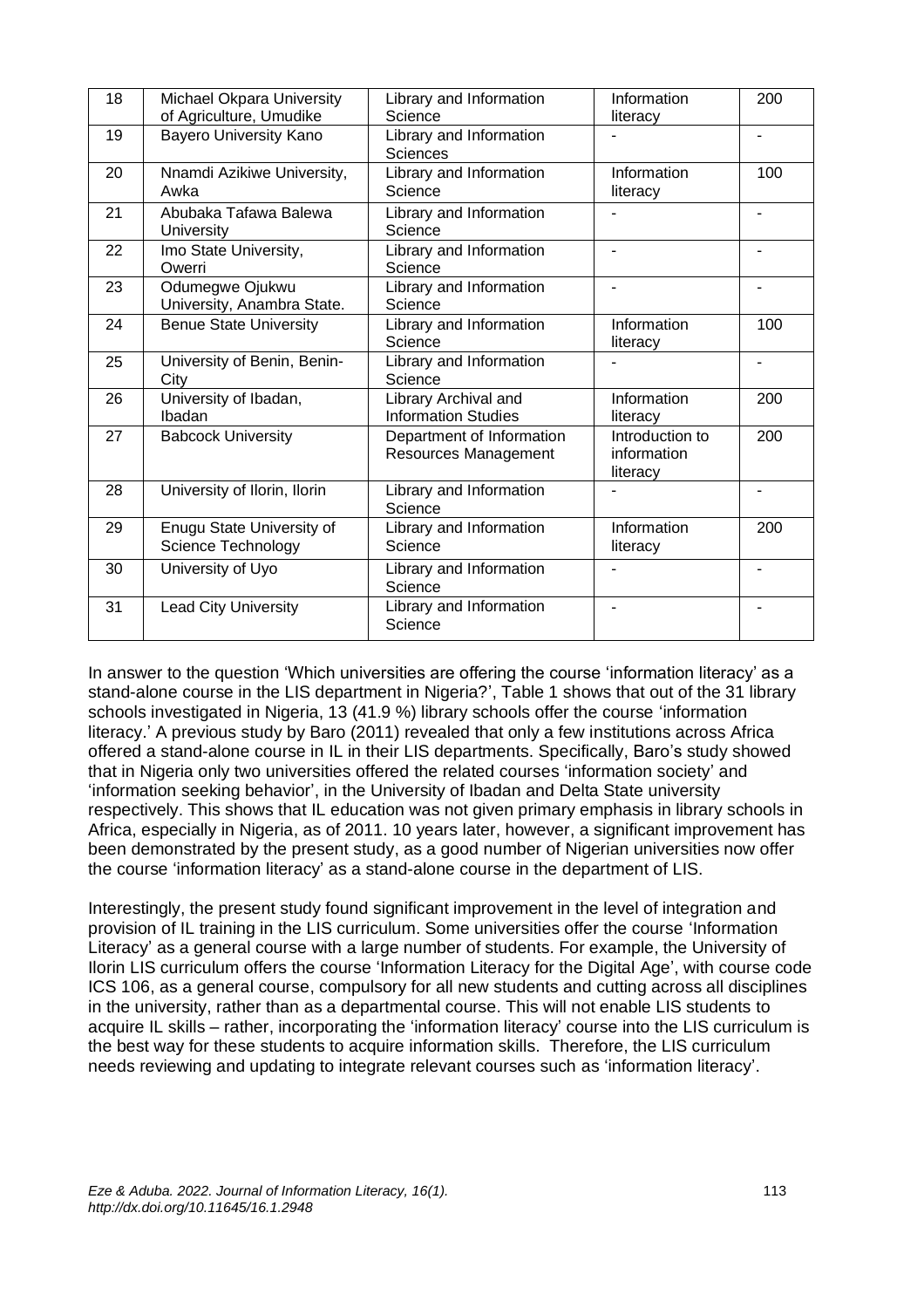#### **Level of IL education**

To answer the question 'At what level is the 'information literacy' course taught?', Table 1 shows that out of the 13 universities offering IL courses, 4 (30.8%) library schools offer it at 100 level (first year), 7 (53.8%) offer it at 200 level (second year), while 2 (15.4%) offer it at 300 level (third year). This is not in line with the recommendations of the LRCN that the course 'information literacy' should be taught from the first year (100 level) (LRCN, 2017). This calls for a review of the curriculum to make the necessary adjustments for it be in line with the LRCN recommendations. Many researchers have called for embedding IL into the curriculum gradually from the first-year programme to the final year programme (Baro, 2011; Katuli-Munyoro & Mutula, 2017; Moyo & Mavodza, 2016). According to Diekema, Gerrity and Mitchell (2019), IL instruction takes place at all levels of education in the United States.

### **IL course content in library schools in Nigeria**

The course content analysis of the library schools offering 'information literacy' was done in line with the LRCN IL course content recommendation for library schools in Nigeria. The researchers came up with the various topics as recommended by the LRCN. From the document analysis, topics such as the concept of IL, IL skills, information search tools and strategies, characteristics and types of information sources, problem identification, and plagiarism, citation and referencing are the most popular. In contrast, least popular are topics such as the importance of IL, research strategy, copyright issues, and evaluation of information sources (details in Table 2). The findings show that the course contents are in line with the recommendations of the LRCN for library schools and recommendations of some authors (Baro, 2011; Moyo & Mavodza, 2016). This answers the question 'Is the course content in line with Librarians' Registration Council of Nigeria (LRCN) recommendations for IL courses?' To address the issue of plagiarism caused by information and attribution problems, LIS students could be instructed to cite a published text and then include an accurate reference for their citation.

| s/n                      | <b>Universities</b>                                             | Information literacy course contents  |                                            |                                                           |                           |                                          |                                |                   |                                            |                  |                                                     |
|--------------------------|-----------------------------------------------------------------|---------------------------------------|--------------------------------------------|-----------------------------------------------------------|---------------------------|------------------------------------------|--------------------------------|-------------------|--------------------------------------------|------------------|-----------------------------------------------------|
|                          |                                                                 | literacy<br>information<br>concept of | literacy<br>৳<br>information<br>Importance | types of information<br>and<br>characteristics<br>sources | Identification<br>Problem | sources<br>৳<br>nformation<br>Evaluation | Information literacy<br>skills | Research strategy | citation<br>and referencing<br>Plagiarism, | Copyright issues | strategies<br>search<br>Information<br>and<br>tools |
| 1                        | Ambrose Alli<br>University, Ekpoma                              | yes                                   | no                                         | yes                                                       | yes                       | yes                                      | yes                            | yes               | yes                                        | no               | yes                                                 |
| 2                        | Abia state<br>university, Uturu                                 | yes                                   | no                                         | yes                                                       | yes                       | yes                                      | yes                            | yes               | yes                                        | yes              | yes                                                 |
| 3                        | University of Port-<br>Harcourt, Port-<br>Harcourt              | no                                    | yes                                        | yes                                                       | no                        | yes                                      | yes                            | no                | yes                                        | no               | yes                                                 |
| $\overline{\mathcal{A}}$ | Ignatius Ajuru<br>University of<br>Education, Port-<br>Harcourt | ves                                   | no                                         | yes                                                       | yes                       | yes                                      | yes                            | no                | yes                                        | no               | no                                                  |
| 5                        | Ahmadu Bello<br>University, Zaria                               | yes                                   | yes                                        | yes                                                       | yes                       | yes                                      | yes                            | no                | yes                                        | yes              | yes                                                 |

**Table 2:** Universities offering an IL course and course contents.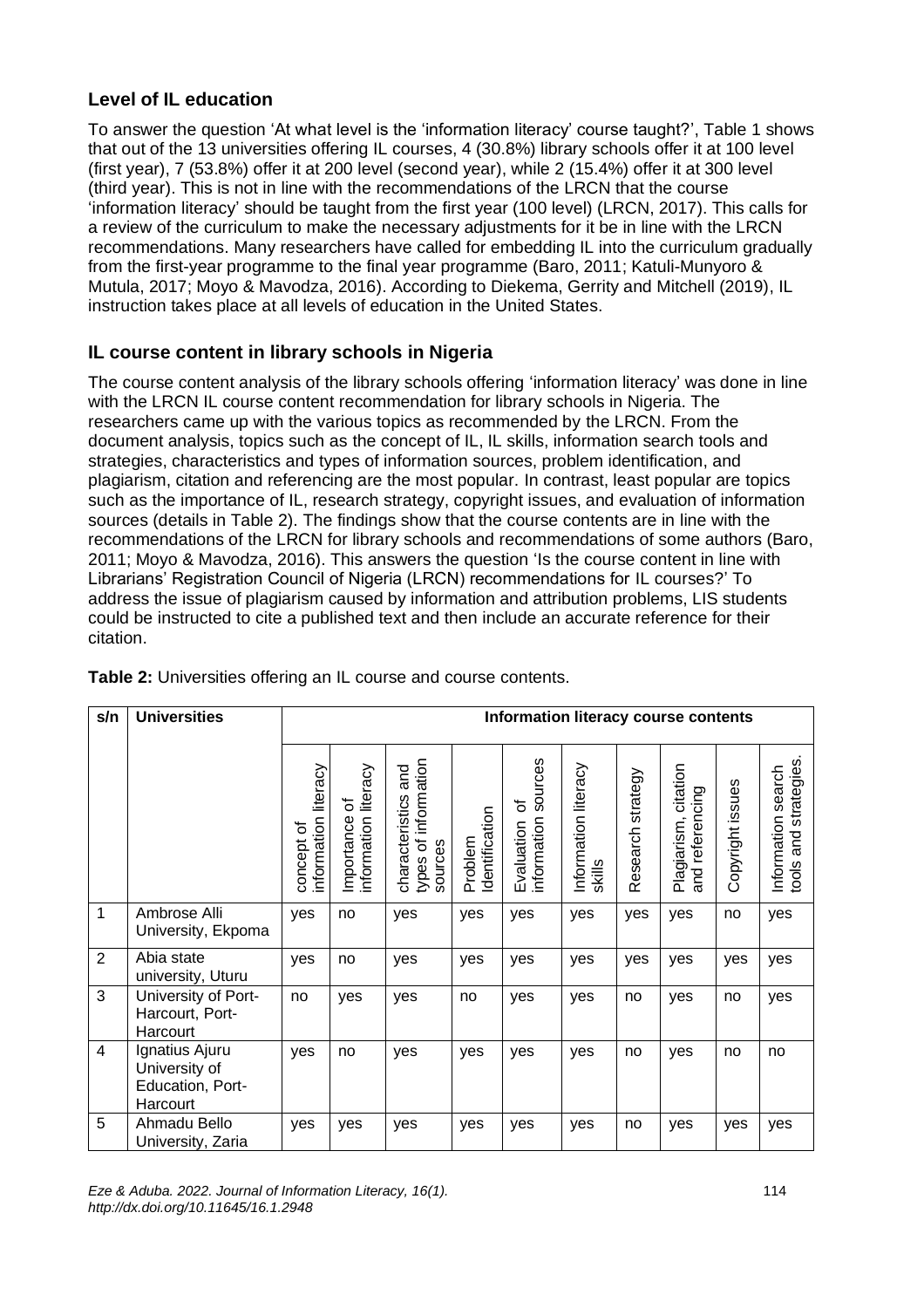| 6  | <b>Babcock university</b>                                  | yes | ves  | ves | ves | no  | ves | ves | ves | ves | yes |
|----|------------------------------------------------------------|-----|------|-----|-----|-----|-----|-----|-----|-----|-----|
| 7  | University of Ibadan                                       | ves | ves. | no. | yes | yes | ves | no  | no  | yes | ves |
| 8  | Benue state<br>university, Makudi                          | ves | no   | yes | yes | no  | yes | yes | no  | yes | yes |
| 9  | Nnamdi Azikiwe<br>University, Awka                         | yes | no   | yes | yes | yes | yes | no  | yes | yes | yes |
| 10 | Michael Okpara<br>University of<br>Agriculture,<br>Umudike | yes | yes  | yes | no  | yes | yes | yes | yes | no  | yes |
| 11 | University of<br>Calabar                                   | yes | no   | yes | yes | no  | yes | yes | no  | yes | yes |
| 12 | <b>Enugu State</b><br>University of<br>Technology          | yes | yes  | no  | yes | yes | no  | no  | yes | yes | Yes |
| 13 | Tai Solarin<br>University of<br>Education, Epe             | ves | yes  | yes | yes | yes | yes | yes | yes | yes | yes |

### **Availability of IL laboratories in library schools**

One lecturer from each library school was interviewed about whether there was an IL laboratory in the department or the university library. IL laboratories are separate sections equipped with computers and other multi-media facilities with internet connectivity for practical IL classes to equip students with the skills to effectively search for information. Out of the 13 lecturers interviewed, only 4 (30.8%) lecturers answered 'yes', confirming that they have an IL laboratory for students' use. The remaining 9 (69.2%) lecturers answered 'no' that their LIS department did not have an IL laboratory. One lecturer who answered 'No' explained further – 'it is capital intensive to have a functional computer laboratory in the department or university library as information literacy lab. The university cannot provide the needed facilities'. Another lecturer from another library school mentioned – 'no' we don't have information literacy laboratory, we have requested for modern computers to establish an information literacy laboratory in the department but the department is still waiting for response from the university'. With regard to the question *–* 'Do the LIS departments or university libraries have IL laboratories?', the answer is 'no' as revealed from the responses. Responses indicate that finance is the main hindrance to the provision or approval of the request to university management to establish an IL laboratory as it is capital intensive. Therefore, LIS department heads need to do more by pressing university management to provide the funds for the acquisition of facilities to establish IL laboratories. IFLA (2012) recommended that the LIS curriculum programmes should refer to educational policy statements issued by government or professional associations that identify important knowledge and skill components. In line with this, the LRCN/NUC in Nigeria (LRCN, 2017, NUC, 2018) recommended that every LIS school in Nigeria should have an ICT laboratory equipped with:

- Ratio of one computer to five (5) students in the LIS school.
- Computers networked with internet connectivity.
- Multimedia (digital cameras, digital projectors, cable TV).
- Printers, photocopiers and scanners.
- Students' personal laptops/tablets.

On instructional resources and facilities, IFLA (2012) guidelines for LIS programmes recommended that 'computer hardware and software and multimedia resources should be available for students and staff and be sufficient for the level of use required for coursework and faculty research' (p. 9). In addition, 'adequate Internet access and availability is required for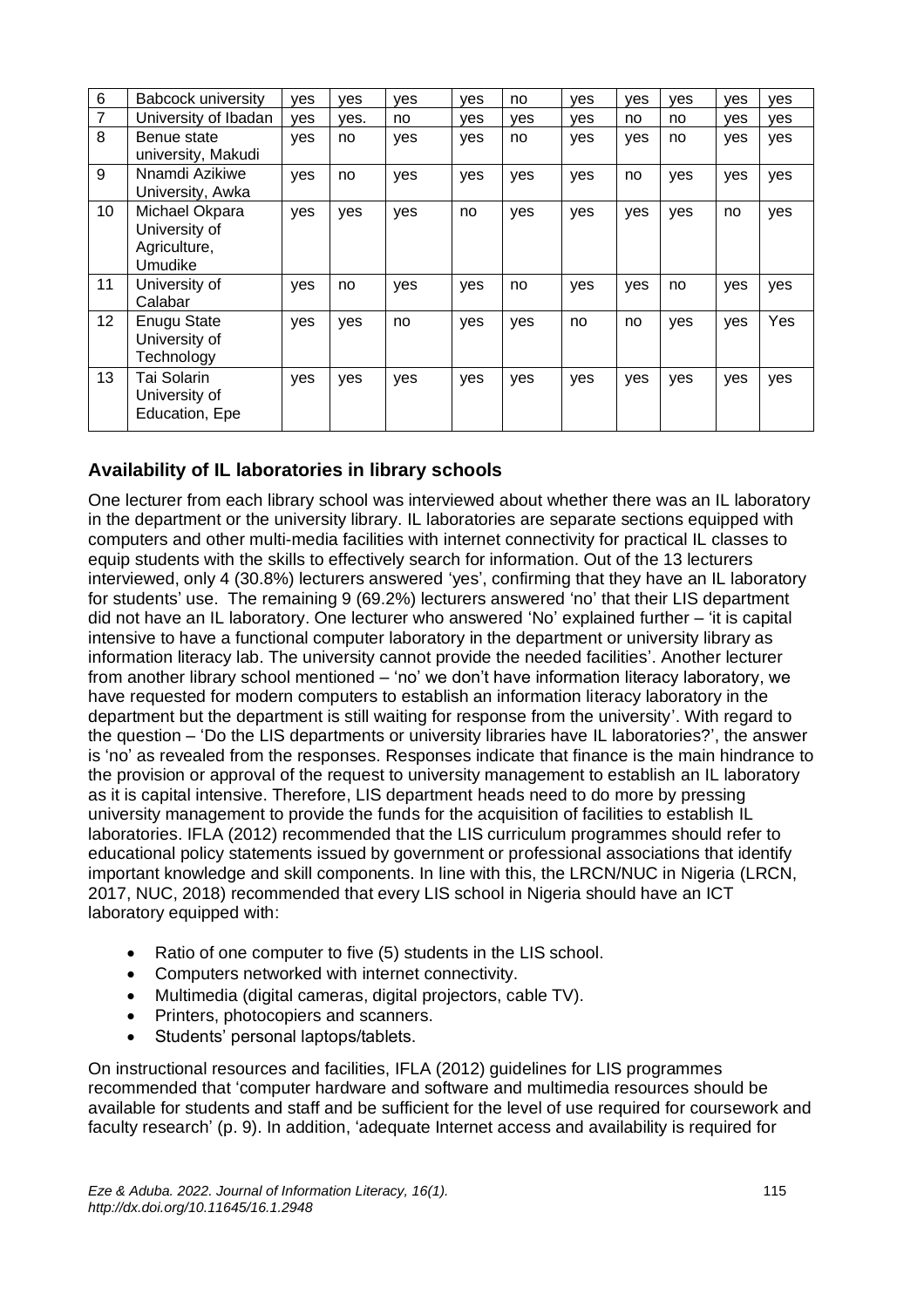faculty and students' (IFLA, 2012, p. 9). For this reason, the LRCN/NUC recommended departmental computer laboratories equipped with internet connectivity.

The results concerning the availability of IL laboratories in the LIS department show that library schools in Nigeria are yet to comply with the directive from the LRCN/NUC regarding provision of computer laboratories. This shows that majority of the LIS departments have not made it a priority to obtain modern computers with internet facilities to enable students to acquire IL skills as is the case in developed countries. This conclusion supports the findings of Saka, Garba and Zarmai (2018) who studied the proliferation of LIS schools in Nigeria and outlined the key issues at stake in the proliferation of LIS schools in Nigeria without due regard to the established standards in terms of 'physical infrastructure, location, staffing issues, curriculum, laboratories and programme(s)' (p. 95). According to the authors, the implications of this include inadequate training for LIS students, who will therefore not reach the necessary skill level, as well as overuse of facilities belonging to other departments, leading to failures in evaluating and verifying the availability of resources and issues with accreditation for Nigerian LIS programmes.

# **Conclusion**

This analysis indicates that a significant improvement has been revealed by the present study compared to the findings of previous studies by Baro (2011) and Anunobi and Ukwoma (2016), as 13 universities out of the 30 Nigerian universities surveyed offered the course 'information literacy' as a stand-alone course in the department of LIS. However, the LRCN recommends that the course be taught from the beginning as an 100-level course, which is not always the case. This calls for adjustment to comply with the LRCN directive. The course content analysed showed that the 'information literacy' course contents of the library schools are in line with recommendations in the literature and from the LRCN.

### **Recommendations**

- Stakeholders in university education such as supervising bodies, university management, heads of department and library associations and regulatory bodies should ensure quality control for universities running LIS programmes in Nigeria.
- As the use of libraries is being developed and consolidated, IL programme development should be prioritised in the university system.
- Library schools need to review and update their curricula regularly to incorporate new courses such as 'information literacy' to equip students with necessary skills that will make them employable after graduation.
- IL needs to be integrated into the secondary school curriculum in lower-income countries to equip students with IL skills from a young age.

### **Research limitation.**

This study only includes library schools in Nigeria. Further study should be conducted on library schools in other lower-income countries.

## **References**

Association of College & Research Libraries (ACRL). (2015). *[Framework for Information](https://www.ala.org/acrl/sites/ala.org.acrl/files/content/issues/infolit/Framework_ILHE.pdf)  [Literacy for Higher Education](https://www.ala.org/acrl/sites/ala.org.acrl/files/content/issues/infolit/Framework_ILHE.pdf)*. American Library Association.

Anunobi, C. V., & Ukwoma, S. (2016). Information literacy in Nigerian universities trends, [challenges and opportunities.](https://doi.org/10.1108/NLW-10-2015-0078) *New Library World, 117*(5/6), 343–359.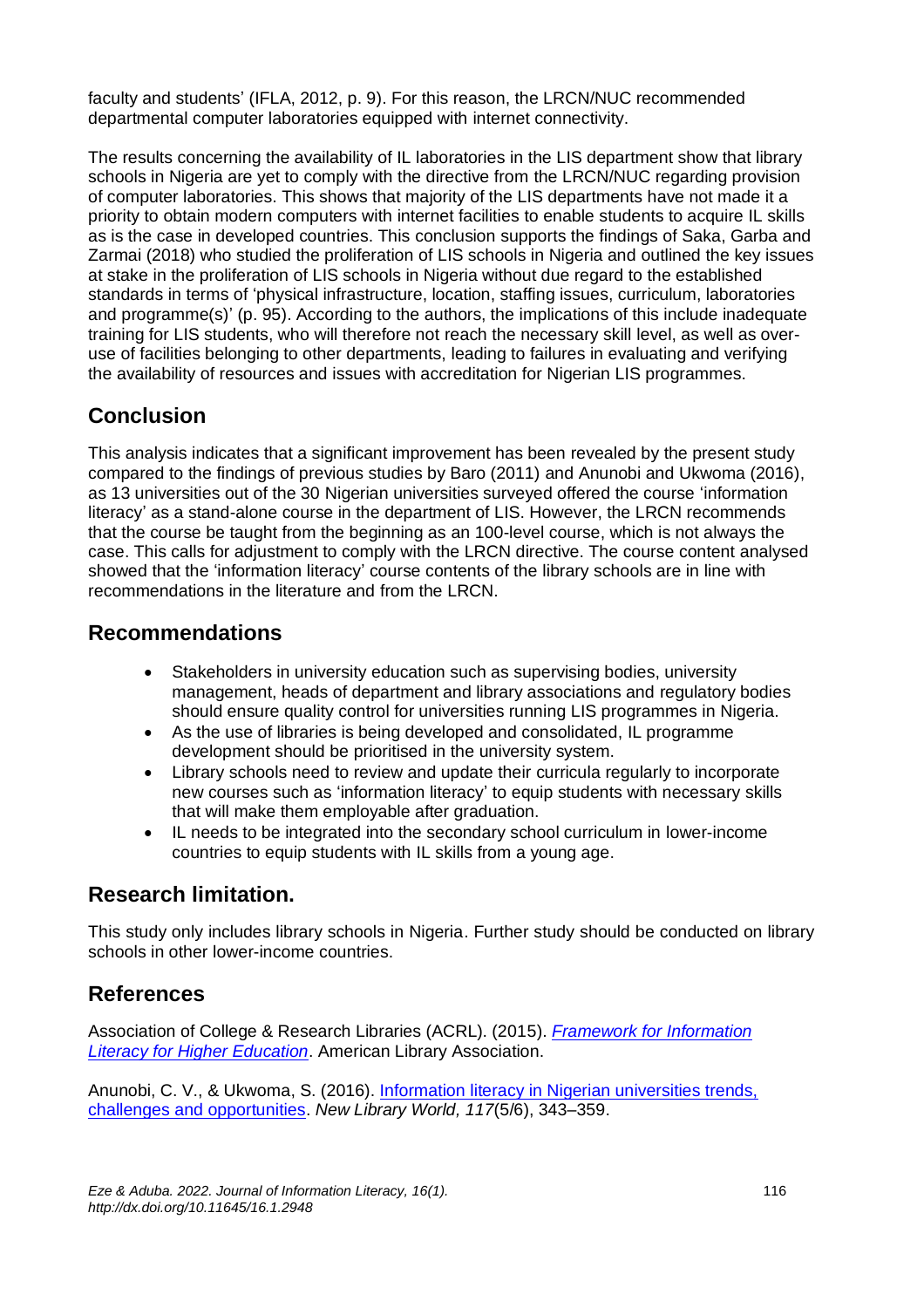Baro, E. E, Seimode F. D., & Godfrey, V. Z. (2013). [Information literacy programmes in](https://doi.org/10.1515/libri-2013-0023)  [university libraries: A](https://doi.org/10.1515/libri-2013-0023) case study. *Libri, 63*(4), 282−294.

Baro, E. E. (2011). [A survey of information literacy education in library schools in Africa.](https://doi.org/10.1108/00242531111117263) *Library Review, 60*(3/4), 202–217.

Burnett, P. (2013, August 15–23). *[Challenges and problems of library and information science](http://library.ifla.org/id/eprint/175/1/199-burnett-en.pdf)  [education in selected African countries](http://library.ifla.org/id/eprint/175/1/199-burnett-en.pdf)*. IFLA WLIC 2013, Future Libraries: Infinite Possibilities**,** Session 199 - LIS Education in Developing Countries Special Interest Group, Singapore.

Chu, C. B. L., Yeung, A. H. W., & Chu, S. K. W. (2012). *[Assessment of students' information](http://web.hku.hk/~samchu/docs/Chu-2012-Assessment-of-students-information-literacy.pdf)  [literacy: A case study of a secondary school in](http://web.hku.hk/~samchu/docs/Chu-2012-Assessment-of-students-information-literacy.pdf) Hong Kong.* CITE Research Symposium, Hong Kong*.* 

Diekema, A. R., Gerrity, C., & Mitchell, P. (2019). [Information literacy in Utah: A state of the](https://doi.org/10.1108/RSR-03-2019-0013)  [state.](https://doi.org/10.1108/RSR-03-2019-0013) *Reference Services Review, 47*(3), 224–256.

Inskip, C. (2015). [Information literacy in LIS education: Exploring the student view.](http://dx.doi.org/%2010.11645/%209.2.2033) *Journal of Information Literacy*, 9(2), 94–110.

International Federation of Library Associations and Institutions (IFLA). (2012). [Guidelines for](https://repository.ifla.org/handle/123456789/772)  [Professional Library/Information Educational Programs.](https://repository.ifla.org/handle/123456789/772)

Issa A. O., Amusan, B.B., Olarongbe, S. A., Igwe, K. N., & Oguntayo, S.A. (2015). [An](https://eprints.lmu.edu.ng/id/eprint/624)  [assessment of the information literacy competence of undergraduate students at the University](https://eprints.lmu.edu.ng/id/eprint/624)  [of Ilorin, Kwara State, Nigeria.](https://eprints.lmu.edu.ng/id/eprint/624) *Annals of Library and Information Studies, 62*(3), 68–76.

Katuli-Munyoro, P., & Mutula, S. M. (2017). [Redefining Library and Information](https://doi.org/10.1177/0961000617748472) Science [education and training in Zimbabwe to close the workforce skills gaps.](https://doi.org/10.1177/0961000617748472) *Journal of Librarianship and Information Science, 51*(4), 915–927.

Librarians' Registration Council of Nigeria (LRCN). (2017). *Library and Information Science Curriculum and Benchmark*. Obamoluwa Press and Publishers.

Malik, A., & Ameen, K. (2021)[. The employment landscape and](https://doi.org/10.1108/GKMC-11-2019-0146) LIS education in Pakistan: [Challenges and prospects.](https://doi.org/10.1108/GKMC-11-2019-0146) *Global Knowledge, Memory and Communication, 70*(1/2), 255–272.

Moyo, M., & Mavodza, J. (2016). [A comparative study of information literacy provision at](https://doi.org/10.1108/LR-06-2015-0069)  [university libraries in South Africa and the United Arab Emirates: A literature review.](https://doi.org/10.1108/LR-06-2015-0069) *Library Review, 65*(1/2), 93–107.

National Universities Commission (NUC). (2021). *[Results of accreditation of undergraduate](https://www.nuc.edu.ng/wp-content/uploads/2021/11/Undergraduate-Accreditation-Result-as-at-November-2021.pdf)  [academic programmes taught in Nigerian universities \(1990 -](https://www.nuc.edu.ng/wp-content/uploads/2021/11/Undergraduate-Accreditation-Result-as-at-November-2021.pdf) November 2021)*. National Universities Commission.

National Universities Commission (NUC). (2018). *Benchmark minimum academic standards for undergraduate programmes in Nigeria: Library and Information Science.* National Universities Commission.

Nwalo, K. I. N., & Oyedum, G. U. (2011). Relationship of information literacy to undergraduate students' use of university libraries. *Library Progress International, 31*(2), 347–362.